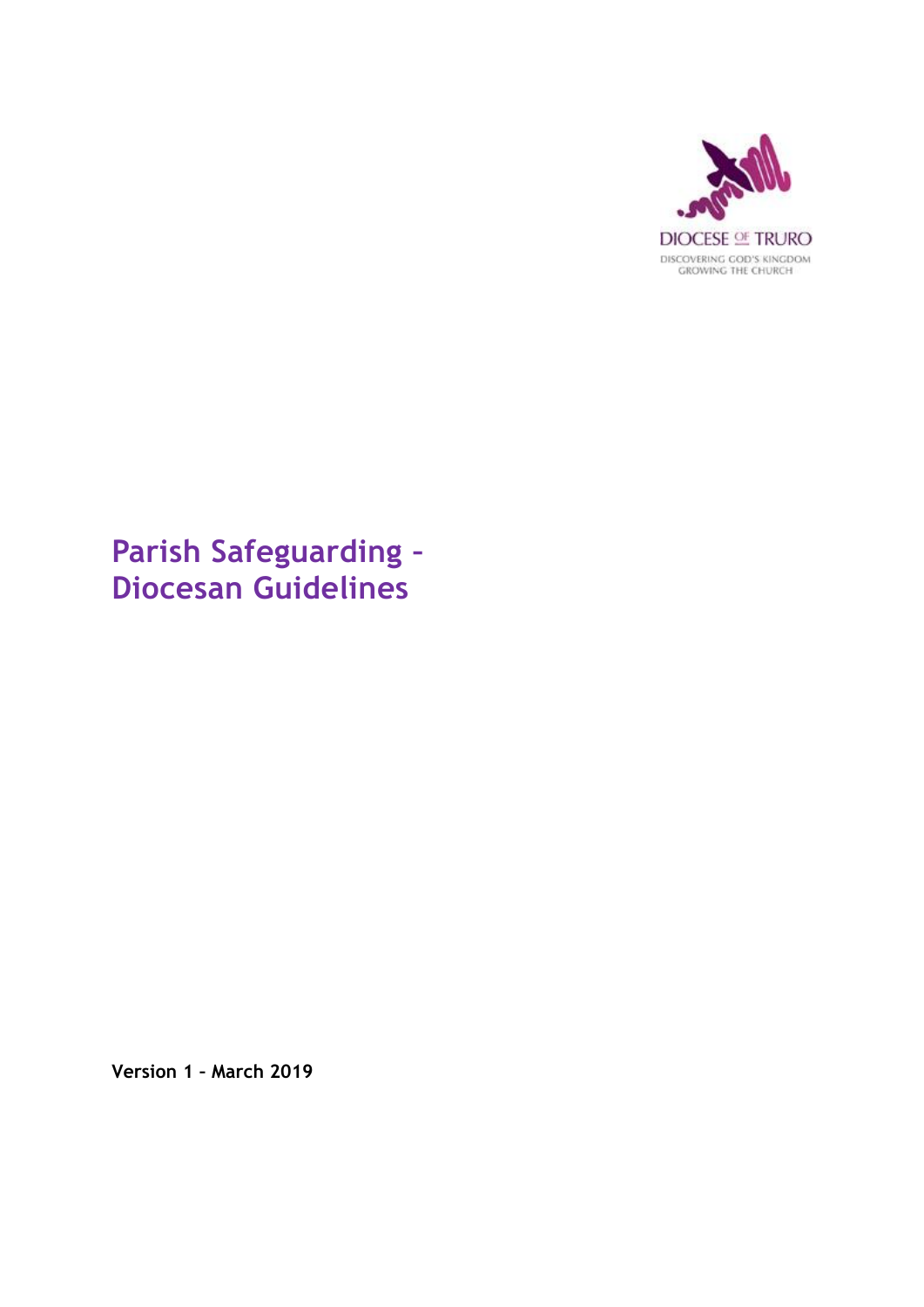## **Introduction**

In order to ensure that we are all working in line with the most recent guidelines and policies, the diocese adopts wherever possible the national Church of England Safeguarding policies and templates.

This document outlines the diocesan specific guidance that supports the Parish Safeguarding Handbook and as such should be read in conjunction with the Handbook.

The numbered headings below link directly to the Handbook; where there is no numbered heading there is no local guidance.

For general safeguarding queries contact a member of the safeguarding team on 01872 274351 or [safeguarding@truro.anglican.org](mailto:safeguarding@truro.anglican.org)

For urgent safeguarding concerns contact Sarah Acraman in office hours on 01872 274351 or [sarah.acraman@truro.anglican.org](mailto:sarah.acraman@truro.anglican.org) or Emergency services if it cannot wait and is felt to be an emergency.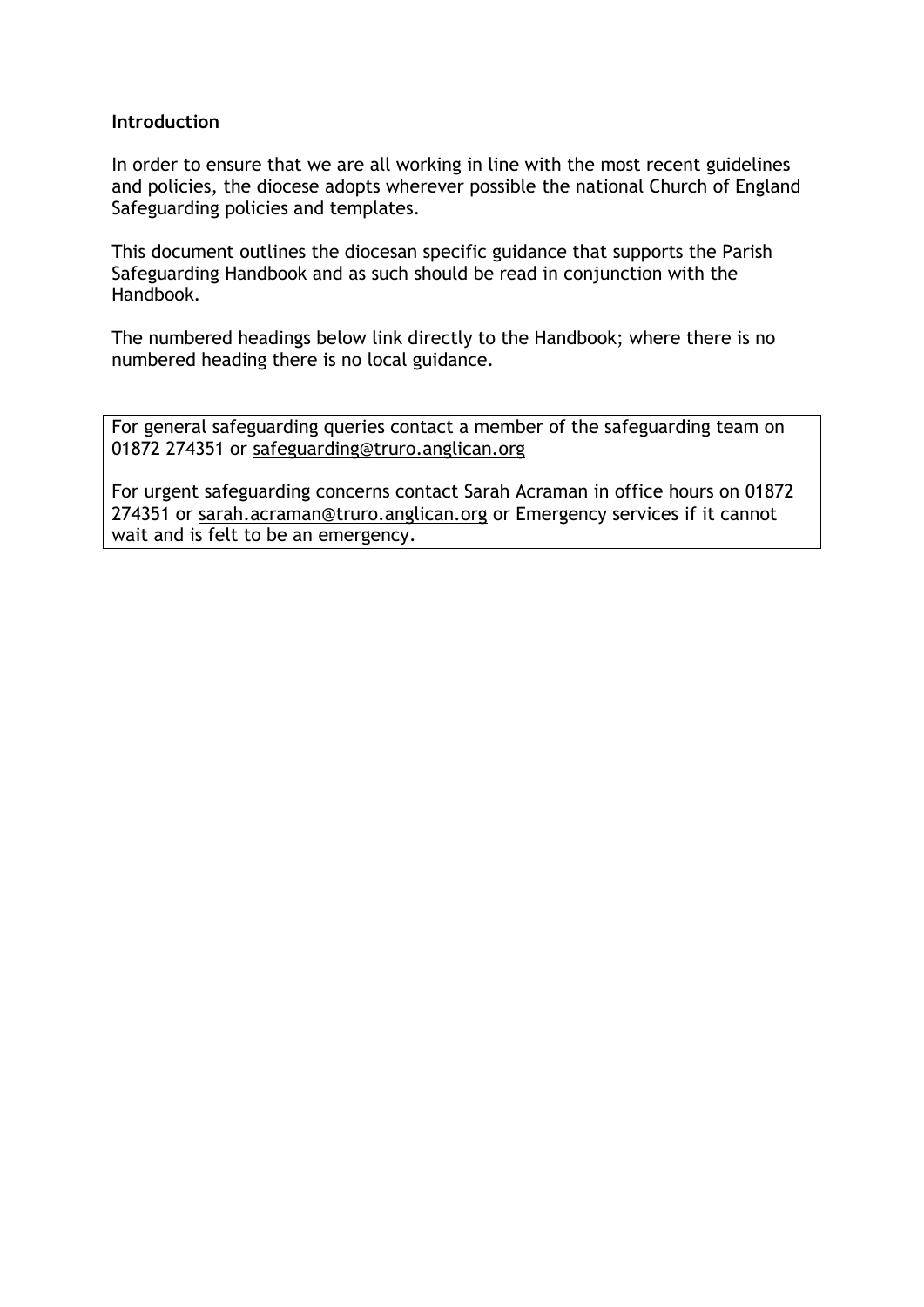# **Glossary**

| <b>Parish Safeguarding Handbook</b><br>terminology | Diocese of Truro terminology    |
|----------------------------------------------------|---------------------------------|
| Parish Safeguarding Officer                        | Parish Safeguarding Coordinator |
|                                                    |                                 |
|                                                    |                                 |

# **1. Parish Roles and Responsibilities**

## Adopt and Display (the Safeguarding Policy)

PCCs are required to **review their parish safeguarding policy annually** and, if there is work with children, youth and vulnerable adults, receive an annual report from the Parish Safeguarding Coordinator. Most PCCs undertake this review as part of the APCM process.

It is recommended that PCCs identify and keep a record of all of the a**reas where they work** with children / vulnerable adults and list all the **people in the parish who work** with children / vulnerable adults.

## **A copy of the policy should be sent to the safeguarding team.**

## Appoint (a Parish Safeguarding Coordinator)

These roles are important, illustrating how seriously the diocese takes all issues of safeguarding. The parish coordinators are there to support the priest with these issues and provide an independent person to whom members of the parish may turn. With this is mind, no safeguarding coordinator should be a member of the priest's family.

Church House need to know the **names and contact details of the coordinator**/s linked to your parish so that we are able to communicate with them at various times throughout the year. The name/s of safeguarding coordinator for adults and safeguarding coordinator for children must both be filled and returned to Church House in order to keep us up to date.

#### Safer recruitment, support and training (Insurance)

Failure to pay due regard to safeguarding could invalidate your insurance cover and could potentially expose vulnerable people to harm which could have been avoided.

It is essential that all Church work with children and vulnerable adults is adequately covered by insurance. Parish policies do not necessarily cover all the types of activities that may be undertaken by churches. A check should be made with the insurance company concerned. All activities should be approved by the PCC and this must be minuted.

#### Review and report progress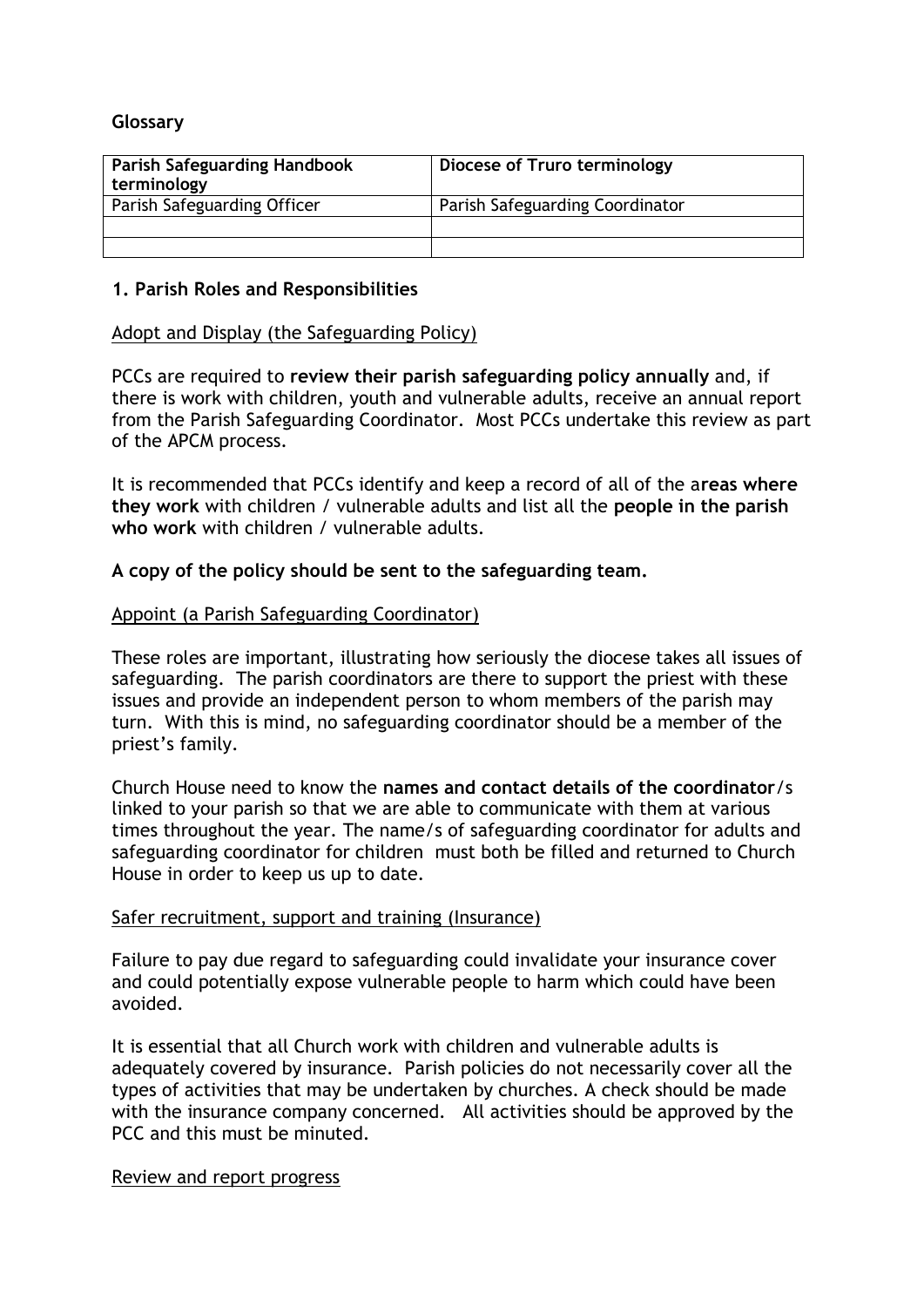The parish safeguarding coordinator should attend the PCC as and when required; as a minimum this should be to present the regular safeguarding report. Regularly reporting on safeguarding to the PCC is clarified in the Parish Safeguarding Handbook as a minimum of twice a year.

## Hire out church premises

This guidance is only for long term bookings and/or where work is being undertaken with children and/or vulnerable adults. Therefore one off bookings such as parties are not included.

# **2. What can a Parish Expect from the Diocese**

## Safeguarding advice and support

The parish must report safeguarding concerns within 24 hours of a concern.

In office hours PCCs should contact Sarah Acraman on 01872 274351 or [sarah.acraman@truro.anglican.org.](mailto:sarah.acraman@truro.anglican.org)

If it is out of office hours and it is felt that it is an emergency that cannot wait, the you should phone the Emergency Services or Social Care directly on 0300 1234 131 or 01208 251300 (out of hours), and let the Safeguarding Team know so that we can support you.

#### External scrutiny of safeguarding

The group responsible for overseeing the implementation of safeguarding arrangements is the Diocesan Safeguarding Advisory Panel.

#### Complaints procedure

The diocesan complaints procedure can be found on our website - [click here](https://www.trurodiocese.org.uk/?s=complaints)

# **5. Safer Recruitment**

#### Safer recruitment training

As outlined in the Parish Safeguarding Handbook all those involved in recruitment must be trained in safer recruitment. Information about training courses in the Diocese can be found [here.](https://www.trurodiocese.org.uk/resources/safeguarding/training-safeguarding/)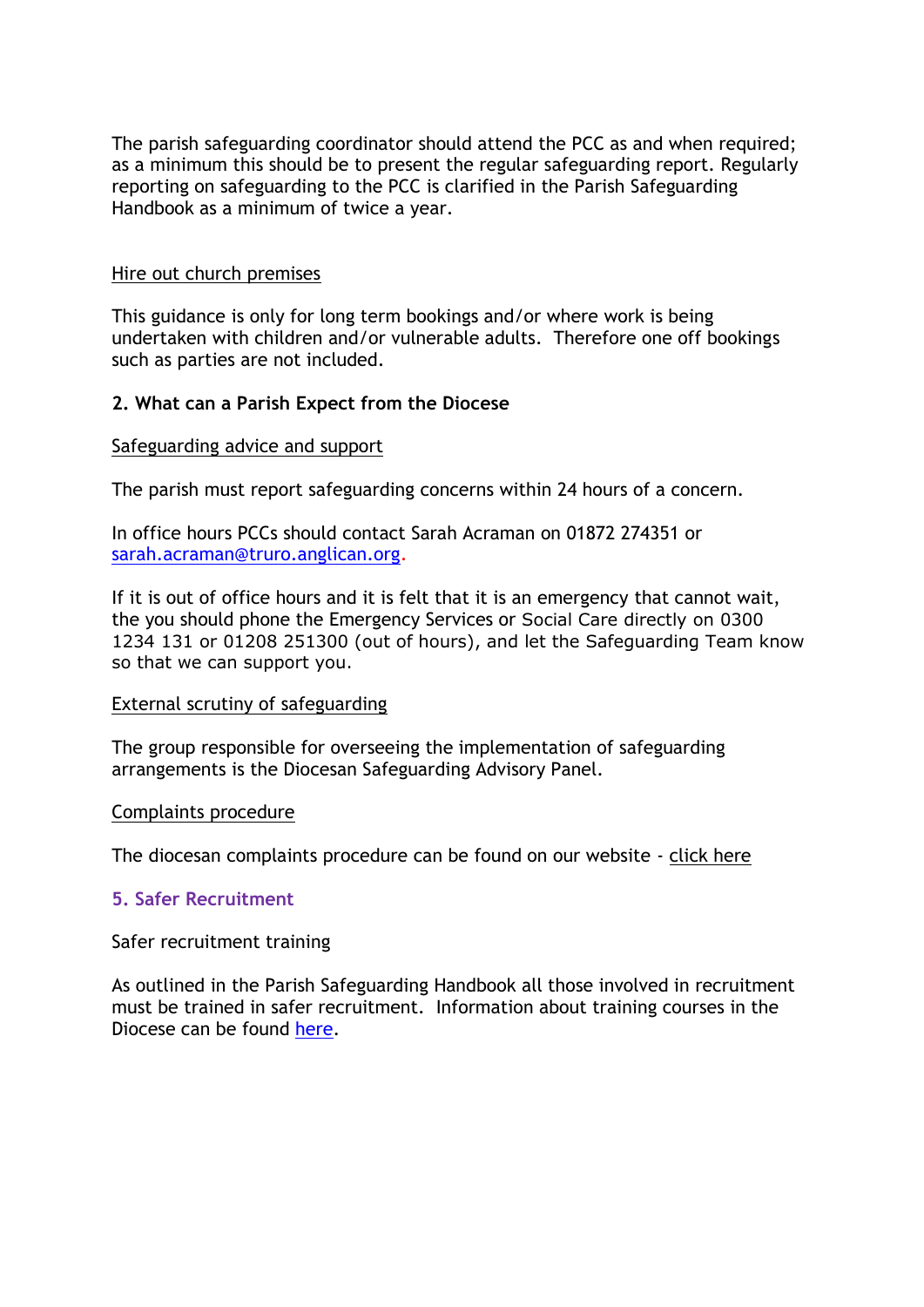# Job / role description

The job / role description helps to value and record a positive contribution and will also assist the volunteer to evidence their skills when going for a paid role and the PCC to give a reference.

It is recommended that the PCC identify a list of essential and desirable attributes that the applicant needs to have. For example:

- Does the applicant need to be on the Electoral Role?
- Does the applicant need to be on the PCC or are they an ex officio member if they are not on the PCC in another capacity?
- Would being a leader of a children's group or a leader of a group associated with vulnerable adults infer you could not apply for the role due to a potential conflict of interest?
- What experience is needed?
- What skillsets are needed computer literacy and use of Microsoft Office?

Eligibility for Disclosure and Barring Service (DBS) checks (see below) is 'activity' specific, therefore it is crucial that you have a job / role description that identifies where you require employees / volunteers to work with children and/or vulnerable adults; otherwise it will be unclear who is eligible for a check.

# Disclosure and Barring Service (DBS)

# *DBS policy*

It is our diocesan policy to check all workers paid or volunteers that we are entitled to check through an Enhanced DBS Disclosure.

It is a legal requirement to check the '**Barred List**' status of those to be employed in '**regulated activity'**, which is any activity of a specified nature that involves contact with children or vulnerable adults frequently (once a week or more), intensively (for four days or more in a 30-day period) or overnight (anytime between 2am and 6 am).

**Other roles** may meet the criteria for a DBS check even when not involved in Regulated Activity but work with people who may be vulnerable.

**PCC Members,** as Charity Trustees, can be DBS checked. It is recommended that at least 3 members are checked and that one of those should be the **Churchwarden**.

The diocese requires that DBS checks are **renewed at least every 5 years or** before you begin a new role. To avoid suspension from a role while awaiting a DBS disclosure that has been delayed, we recommend starting the DBS renewal process 6 months before it is due.